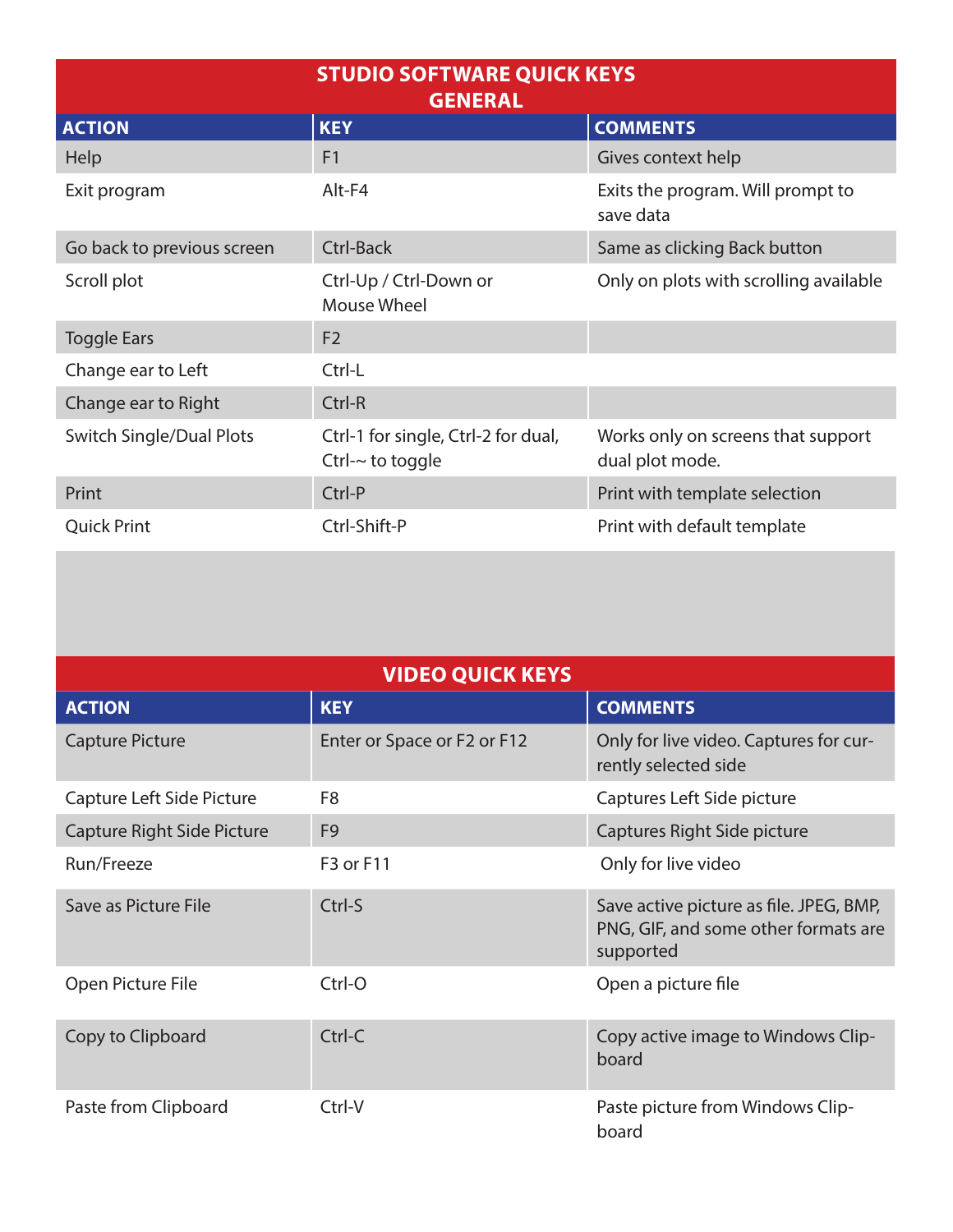| <b>AUDIOMETRY QUICK KEYS</b>             |                                                                                                                                        |                                                                                                                                                                                                        |  |  |
|------------------------------------------|----------------------------------------------------------------------------------------------------------------------------------------|--------------------------------------------------------------------------------------------------------------------------------------------------------------------------------------------------------|--|--|
| <b>ACTION</b>                            | <b>KEY</b>                                                                                                                             | <b>COMMENTS</b>                                                                                                                                                                                        |  |  |
| Start signal                             | Space or Enter or S                                                                                                                    | Same as clicking on the Start<br>button                                                                                                                                                                |  |  |
| Stop signal                              | <b>ESC</b>                                                                                                                             |                                                                                                                                                                                                        |  |  |
| Start signal with the mouse              | Point the cursor at the desired<br>frequency/level points, push and<br>hold Left mouse button, and then<br>push the Right mouse button |                                                                                                                                                                                                        |  |  |
| Increase level                           | Arrow Up or W or $+$ (plus)                                                                                                            | In Tone Audiometry, holding                                                                                                                                                                            |  |  |
|                                          |                                                                                                                                        | the Up or Down arrows will start                                                                                                                                                                       |  |  |
| Decrease level                           | Arrow Down or Z or - (minus)                                                                                                           | a signal if AutoSound is selected<br>in the Audiometry Options.<br>Arrow keys can be reversed in<br>the Audiometry options.<br>Hold the Shift key to move levels<br>by the Level Unit (set in options) |  |  |
| Increase masking level                   | Ctrl-Arrow Up or Ctrl-W or Numpad2<br>or Ctrl + Numpad + (plus)                                                                        | For dual-channel tests (Stenger,<br>WR) controls Right channel.<br>Hold Shift key to move levels by<br>the Level Unit (set in the options)                                                             |  |  |
| Decrease masking level                   | Ctrl-Arrow Down or Ctrl-Z or Num<br>pad8 or Ctrl + [Numpad - (minus)]                                                                  |                                                                                                                                                                                                        |  |  |
| Move frequency left                      | Left Arrow or A                                                                                                                        |                                                                                                                                                                                                        |  |  |
| Move frequency right                     | Right Arrow or D                                                                                                                       |                                                                                                                                                                                                        |  |  |
| Masking on/off                           | M                                                                                                                                      |                                                                                                                                                                                                        |  |  |
| Toggle channel lock                      | K                                                                                                                                      |                                                                                                                                                                                                        |  |  |
| No response                              | N                                                                                                                                      | For tone audiometry only                                                                                                                                                                               |  |  |
| <b>Talk Forward</b>                      | T or F12                                                                                                                               |                                                                                                                                                                                                        |  |  |
| <b>Monitors</b>                          | $\overline{O}$                                                                                                                         |                                                                                                                                                                                                        |  |  |
| <b>Toggle Phonemes View</b>              | P                                                                                                                                      |                                                                                                                                                                                                        |  |  |
| <b>Toggle Hearing Loss Level</b><br>View |                                                                                                                                        |                                                                                                                                                                                                        |  |  |
| Toggle Banana Curve View                 | B                                                                                                                                      |                                                                                                                                                                                                        |  |  |
| Left ear                                 | L                                                                                                                                      |                                                                                                                                                                                                        |  |  |
| Right ear                                | R                                                                                                                                      |                                                                                                                                                                                                        |  |  |
| Toggle ears                              | G                                                                                                                                      |                                                                                                                                                                                                        |  |  |